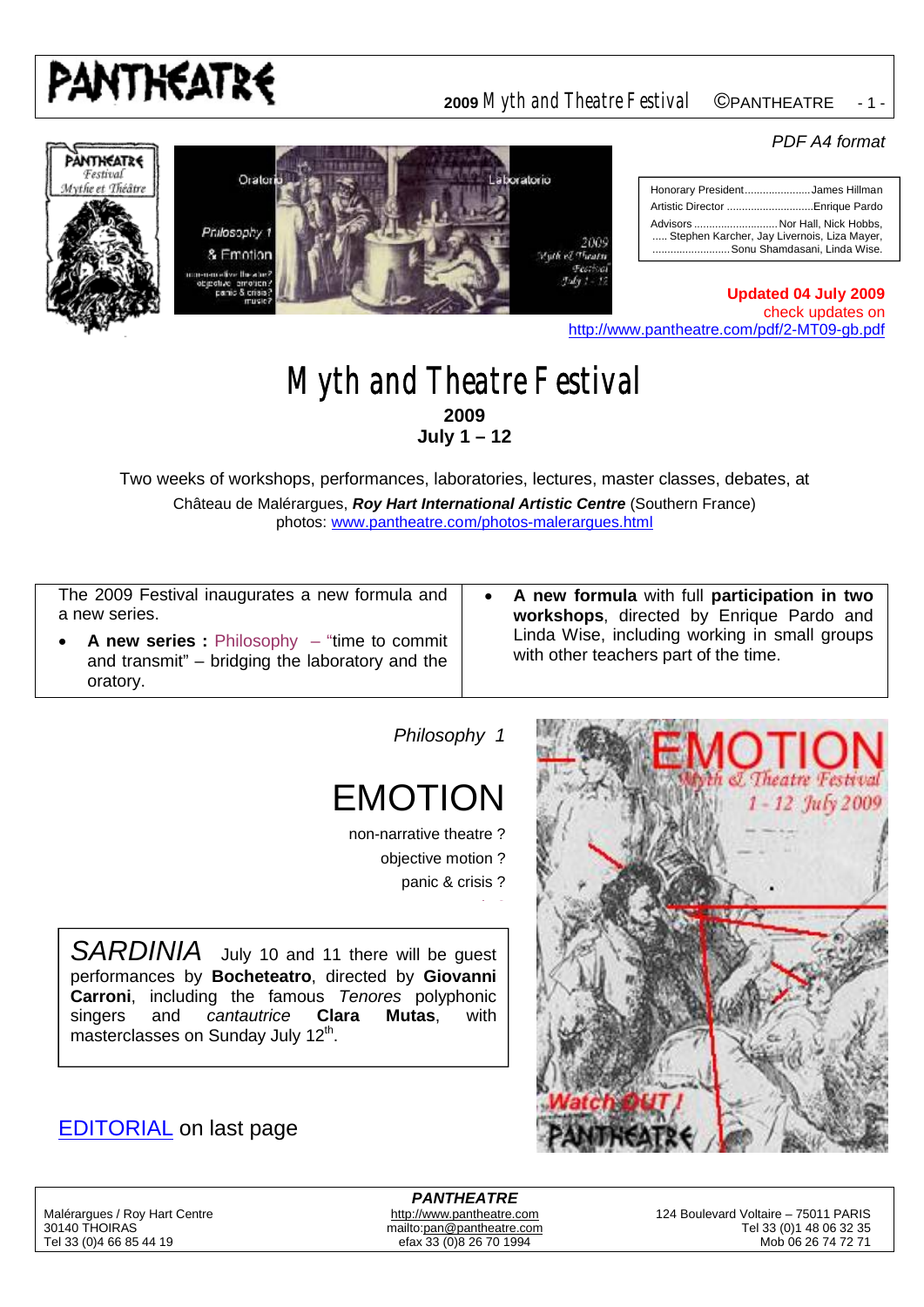## PANTHEATRE

**<sup>2009</sup>** *Myth and Theatre Festival* ©PANTHEATRE- 2 -

# W

**orkshops** registration entails participation in BOTH workshops

> Linda Wise 9:30am to 1pm Enrique Pardo 2:30 to 5:30 pm

### *The Voice of Emotion*

*Voice Performance and Musical Theatre*

#### **Linda Wise**

in collaboration with

**Liza Mayer**, voice coaching **Izidor Leitinger**, musician composer **Pierre-François Blanchard**, pianist **Saso Vollmaier**, pianist

Where there is emotion, there is movement – imaginative, psychological, physiological...and **vocal**. The voice "a river of emotion flowing on breath carrying the audible connection of our most intimate being".

The workshop will focus on this connection – the sound that gives meaning in speech, song or pure sound. We will work with improvisation, as instant compostion and on composed pieces as in the moment interpretation, in group, in solo and with or without musicians.

Participants are asked to come with one **song** learned by heart and should come with three copies of the sheet music, on the first day of the workshop.

## *The Genuis of Emotion*

*Voice Performance and Choreographic Theatre*

#### **Enrique Pardo**

in collaboration with

**Liza Mayer**, voice coaching **Faroque Kahn**, movement **Nick Hobbs**, musical collaboration **Brenda Armendia**, musician composer

*Artistic genius* implies *technical proficiency* (ingenious engineers), *mercurial exceptionality* (catching the times and solving its problems) but for us, in this context, it will mostly mean *personality* - or call it character or uniqueness – especially in terms of *readiness to take emotional risks.*

*The genius of emotion* on the other hand, can turn up as our famous *imp* ("improvisation = imps at work" © !) Think of the long list of imps, as in impossible, improbable, impertinent, etc, etc.

We will do a lot of disciplined ensemble work, vocal and choreographic, with an attentive eye for emotional genius, be it in uncanny apparitions or in the simplest of heartfelt encounters.

Please bring a **text** learned by heart (minimum 200 words) by a contemporary writer, though not necessarily from a play. Consult:<http://www.pantheatre.com/pdf/2-programme-texts.pdf>

| <b>PANTHEATRE</b>             |                           |                                      |  |  |
|-------------------------------|---------------------------|--------------------------------------|--|--|
| Malérargues / Roy Hart Centre | http://www.pantheatre.com | 124 Boulevard Voltaire – 75011 PARIS |  |  |
| 30140 THOIRAS                 | mailto:pan@pantheatre.com | Tel 33 (0) 1 48 06 32 35             |  |  |
| Tel 33 (0)4 66 85 44 19       | efax 33 (0)8 26 70 1994   | Mob 06 26 74 72 71                   |  |  |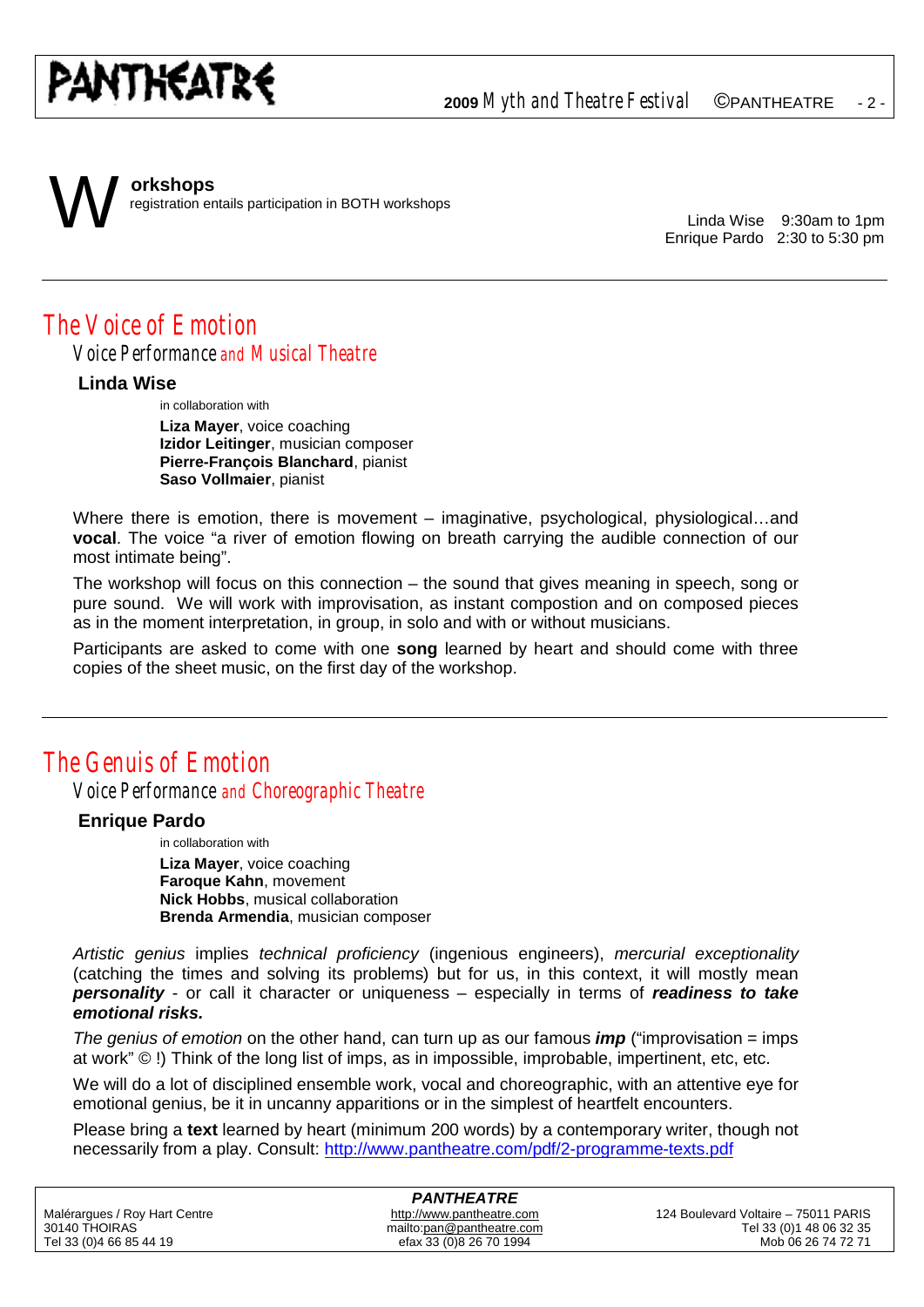## *Voice Performance*

Both workshops address the notion of *Voice Performance* - expression, movement, singing, music, and extended voice techniques. Both workshops combine moments of **ensemble** work (musical and choreographic) with **individual** work (voice, text, acting, dance.)

Pantheatre's take on "voice performance" training : *"it seeks the affirmation of personal genius - character and musicality - and a commitment to the relevance of what one has to voice, be it in speech, song, scream, silence, image or movement…"*

Titles and presentations still in the making -- updated 04 July 2009

#### **ectures**

L

#### **Nick Hobbs** : **Modern & Contemporary Voice in Western Art-Music:**

an audio lecture in three parts including sections of the works of Alfred Schnittke, Ana-Maria Avram, Arvo Pärt, Charles Ives, Chaya Czernowin, Denis Smalley, Dieter Schnebel, Friedrich Schenker, George Crumb, Georg Katzer, Giacinto Scelsi, György Kurtág, György Ligeti, Hans-Joachim Hespos, Hans Werne Henze, Harrison Birtwistle, Harry Partch, Henry Cowell, Iannis Xenakis, Igor Stravinsky, Joan La Barbara, John Cage, Julie Wilson-Bokowiec & Mark Bokowiec, Julio Estrada, Karlheinz Stockhausen, Karol Szymanowski, Krzysztof Penderecki, Luciano Berio, Luigi Nono, Mauricio Kagel, Max E. Keller, Mikhail Alperin, Pawel Mykietyn, Peter Maxwell Davies, Stefan Dragostinov, Steve Reich, Tim Hodgkinson, Trevor Wishart, Vaclav Kucera, Vinko Globokar, Vladimir Martynov and Wolfgang Rihm.

#### **Modern Voice in Western Art-Music: part 1: the modernisation of Bel Canto; evolution and conservatism**

From the late 19th Century onwards, Western art-music has evolved to allow a much wider harmonic, melodic, rhythmic and timbral - just about - palette. Yet, while Western art-music has undergone radical evolution, classical vocal technique, 'Bel Canto', the technique studied in the academy, has tenaciously lived on and remains the dominant technique of Western art-music vocal-performance.

In the first part of this lecture we'll listen to voices in modern and contemporary Western art-music which seem to belong to the tradition of Bel Canto - no matter how atonal the melodies may be - or not.

#### **Modern Voice in Western Art-Music: part 2:** *Hell Canto* **within the framework of Western Classicism**

Despite the persisting dominance of *Bel Canto*, other vocal techniques have struggled into its realm, techniques from Folk and Popular musics, and extended vocal techniques as pioneered by the likes of Roy Hart.

In the second part of this lecture we'll listen to some of these voices, with their references not only to other vocal traditions but also to the tragedies, psychologies and imagination of modern times, and lament how rare it still is for such techniques to be embraced by contemporary composers.

| <b>PANTHEATRE</b>             |                           |                                      |  |  |
|-------------------------------|---------------------------|--------------------------------------|--|--|
| Malérargues / Roy Hart Centre | http://www.pantheatre.com | 124 Boulevard Voltaire – 75011 PARIS |  |  |
| 30140 THOIRAS                 | mailto:pan@pantheatre.com | Tel 33 (0) 1 48 06 32 35             |  |  |
| Tel 33 (0)4 66 85 44 19       | efax 33 (0)8 26 70 1994   | Mob 06 26 74 72 71                   |  |  |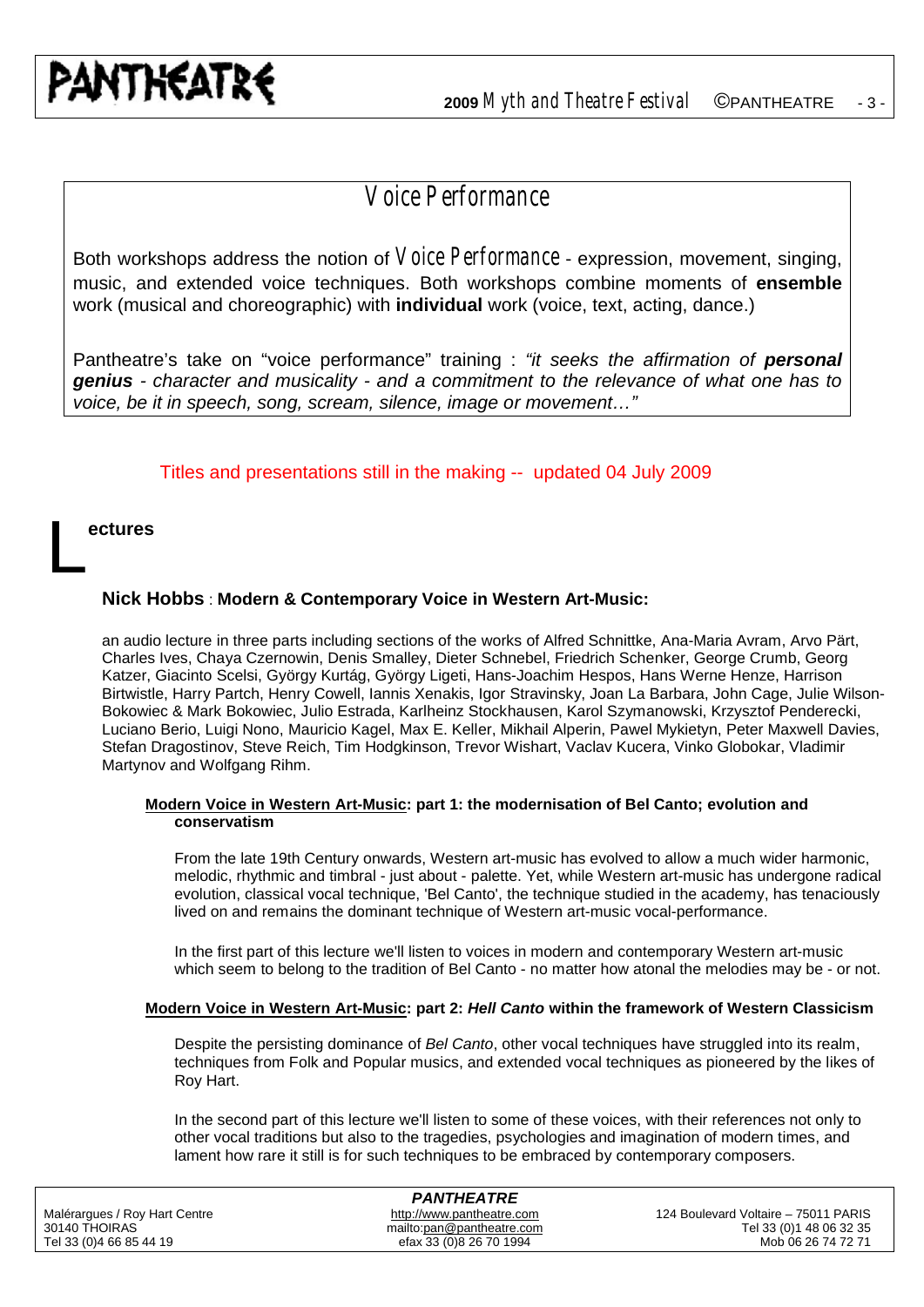

#### **Modern Voice in Western Art-Music: part 3: where voice meets collage, montage, and electroacoustic manipulation**

The area where Western Art-Music is most contaminated by other contemporary art - and anti-art forms, to the point where the sense of a tradition of Western Art-Music can break down completely, is in music which cannot be performed live acoustically at all (without electronics, recordings etc.), music which relies on collage, montage and/or various forms of manipulation of its source material.

In the third part of this lecture we'll listen to (and watch) music where the vocal-technical attainment of the performer may have little or no importance in the quality of the work, where the work may exist only as a recording or a hybrid of recording and live performance, where sampled voices may be used as part of the materials for creating compositions which, in a way, can make redundant the specialist vocal-performer.

#### **Pierre-François Blanchard** : **COUNTERPOINT**

Contrapuntal elements in the improvisations and compositions of Keith Jarrett, Brad Mehldau and Esbjörn Svensson.

With and introduction by Enrique Pardo on "Counterpoint in Choreographic Theatre: making a point, making a counterpoint".

#### **Jay Livernois** : **Archetypal Psychology and Emotion** (provisional title)

**Enrique Pardo** : a series of talks linked to the festival themes as they emerge in the workshop, including :

*"Watch OUT!"* on the choice of the Tiepolo etching as the EMOTION logo and poster.

*Tiepolo's Scherzi series –* "The pinacle of Western representational art". And some of Picasso's late engravings.

*Haiti and Vodou* – Emotion, theatre, spiritism and superstition.

## **erformances** P

**José Ramón Muñoz Leza** with **Brenda Armendia**. Actor, director, clown and teacher, Joserra will be presenting a piece being devised with Enrique Pardo.

- **Aurélia Hannagan, Agnès Tuvache, Aurélie Balay** will present current work in progress on a piece titled "Nine Worthy Women"
- **Bocheteatro, Sardinia** will present two evenings of performances and concerts, including the Sardinian *Tenores* notorious for their broken sounds polyphonic singing. The presentations will include Bocheteatro director, and longtime Pantheatre collaborator, **Giovanni Carroni**, and singer **Clara Murtas**.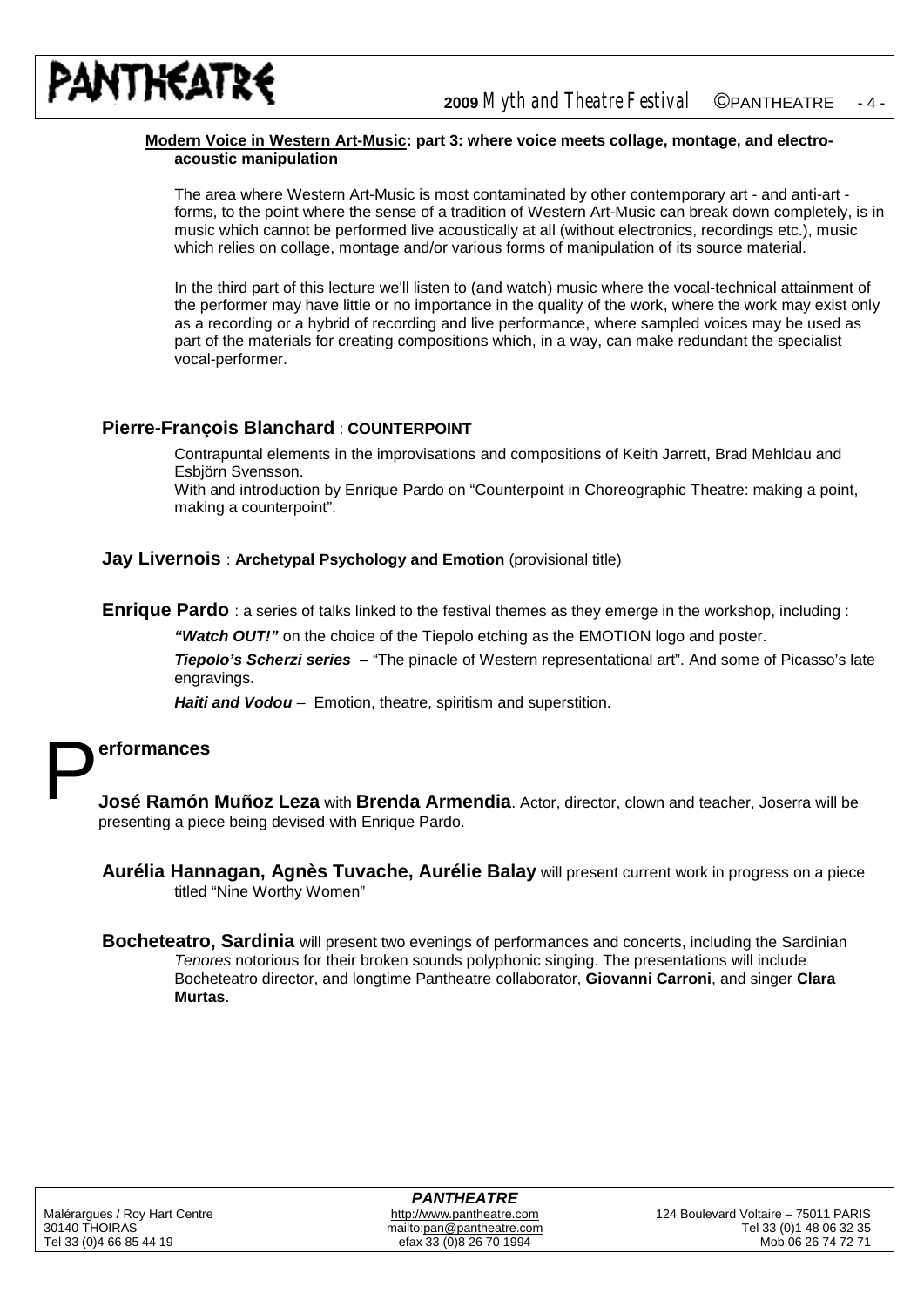B

#### **iographies**

for more complete biographies see <http://www.pantheatre.com/1-collaborateurs-professeurs-fr.html>

| <b>Pantheatre</b>      | Founded in 1981 by Enrique Pardo, co-directed with Linda Wise, Pantheatre was                                                                                                                                                                                                                                                                                                                                                                                                                                    |
|------------------------|------------------------------------------------------------------------------------------------------------------------------------------------------------------------------------------------------------------------------------------------------------------------------------------------------------------------------------------------------------------------------------------------------------------------------------------------------------------------------------------------------------------|
|                        | the first independent company to emerge from the Roy Hart Theatre. It integrated<br>movement (corporal mime and actor's physical training in the Grotowski / Odin<br>lineage, and dance.) It was deeply inspired by the cultural ideas of archetypal<br>psychology, especially those of its founder, James Hillman, who became<br>Pantheatre's honorary president, together with Liza Mayer.                                                                                                                     |
|                        | See: http://www.pantheatre.com/1-collaborateurs-professeurs-fr.html                                                                                                                                                                                                                                                                                                                                                                                                                                              |
| Château de Malérargues | Château de Malérargues, in the Cevennes foothills, was bought by members of the<br>Roy Hart Theatre in 1975, and was later named Roy Hart International Arts Centre;<br>it hosts workshops and residential creation projects in its theatre space and six<br>working studios.                                                                                                                                                                                                                                    |
|                        | See photos: http://www.pantheatre.com/photos-malerargues.html                                                                                                                                                                                                                                                                                                                                                                                                                                                    |
| <b>Enrique Pardo</b>   | Actor, theatre director, writer. His work (and the Myth and Theatre Festival) places<br>itself at the crossroads of choreographic theatre, voice performance (including Roy<br>Hart's legacy), and cultural studies, especially in relation to mythology and<br>archetypal psychology.                                                                                                                                                                                                                           |
|                        | See http://www.pantheatre.com/1-enrique-pardo.html                                                                                                                                                                                                                                                                                                                                                                                                                                                               |
| <b>Linda Wise</b>      | Actress, theatre director, voice teacher. "I cannot conceive of theatre without music.<br>The collaboration with musicians and composers - the voice crossing the boundaries<br>between instrument and person - is my main area of work." Co-director of<br>PANTHEATRE.                                                                                                                                                                                                                                          |
|                        | See http://www.pantheatre.com/1-linda-wise-fr.html                                                                                                                                                                                                                                                                                                                                                                                                                                                               |
| <b>Liza Mayer</b>      | President of Pantheatre: she worked with Alfred Wolfsohn and Roy Hart and was a<br>founder member of the Roy Hart Theatre. She has studied and collaborated with<br>speech therapists, classical singing teachers and contemporary choreographers.<br>She teaches with Pantheatre in Paris and Malérargues. Her approach emphasizes<br>pleasure and ease as well as artistic and physiological know-how.                                                                                                         |
|                        | See http://www.pantheatre.com/1-liza-mayer-fr.html                                                                                                                                                                                                                                                                                                                                                                                                                                                               |
| <b>Nick Hobbs</b>      | Singer, actor, writer and music organizer. As well as seven-or-so composed albums,<br>he has recorded three improvised voice records. He has been musical advisor and<br>performer in various Pantheatre productions. His writings include the lyrics of his<br>records, theatre pieces and lectures on voice, including the "Bel Canto and Hell<br>Canto" series. Istanbul-based, he writes on Anatolian folk music for fRoots. He is in<br>the middle of directing his first film. http://www.voiceofshade.net |
|                        | See: http://www.pantheatre.com/cv-nick-hobbs.html                                                                                                                                                                                                                                                                                                                                                                                                                                                                |
| Izidor Leitinger       | Musician, composer, trumpetist and conductor of his own Foolcool Jazz Orchestra<br>and visiting conductor and composer for the National Jazz Orchestra of Slovenia -<br>teaches with Pantheatre and collaborates in vocal improvisation research with Linda<br>Wise, Haim Isaacs and other performing artists in Paris.                                                                                                                                                                                          |
|                        | See: http://www.pantheatre.com/gb/1-izidor-litinger-gb.html                                                                                                                                                                                                                                                                                                                                                                                                                                                      |
|                        | Pierre-François Blanchard Pianist, composer, finishing a Masters in Piano-Jazz at the The Hague Royal<br>Conservatory, has worked as piano accompanist with Pantheatre in the last two<br>years. His lecture on COUNTERPOINT is based on his Master's thesis.                                                                                                                                                                                                                                                    |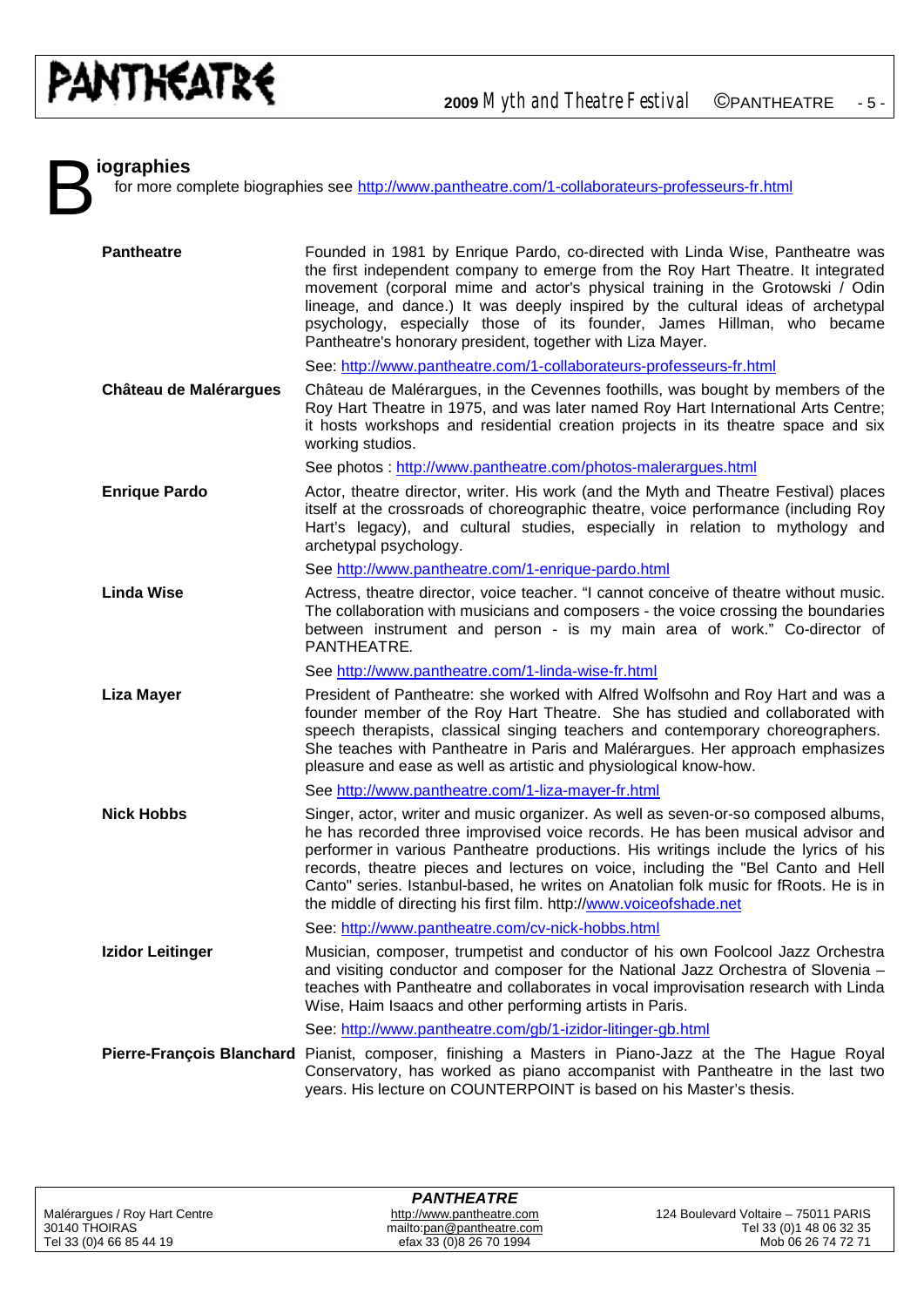

## **anguages** L

The Myth and Theatre Festival takes place mainly in **English** – with the inclusion of French, Spanish and Italian.

#### **unches**

L

L

10 lunches are included in the Festival registration. A self-service drinks system will be available throughout the day.

#### **odging**

essential to *book soonest* for last places.

There is a choice of lodging possibilities and prices :

- Norbert's : Pantheatre has booked a guest house 20 minutes walk from Malérargues beautifull location, comfortable and with relative privacy. Cost is between 220€ and 260€ for 13 nights. Contact Liza Mayer for booking and prices [eliza@pantheatre.com](mailto:eliza@pantheatre.com)
- There are 12 lodging places at Malérargues / Roy Hart Centre. Less privacy, in simple shared rooms, showers and two fully equipped kitchens. New better deal / price per night : 15€. **Registration for 13 nights = 195€** To book these, please contact Béatrice at the Roy Hart Centre : [roy.hart@wanadoo.fr](mailto:roy.hart@wanadoo.fr)

There is also a wide choice of rooms and guest houses in the vicinity, converted old farms, as well as comfortable campings (hire of bungalows, caravans, tent spaces.) Check: <http://perso.wanadoo.fr/.royhart/infosgb.html>

Local Tourist Office :<http://www.ot-anduze.fr>

Local Guest house farms : [http://www.gites-de-france-gard.fr/ c](http://www.gites-de-france-gard.fr/)heck THOIRAS, Saint Bonnet de Salindrenque, Anduze, Saint Jean du Gard (all within 20 minutes *driving* distance.)

## **ravel** T

Château de Malérargues is right out in the countryside, a superb isolated setting. Obviously the best is to come with a car, but a network of lifts and sharing shopping soon gets established. Book your travels well in advance. Some advice on

<http://perso.wanadoo.fr/.royhart/infosgb.html>

## **RICES** P

include participation in both workshops and all other activities, **plus lunches**

**1 – 12 July**.......................................................................**950€** includes 10 lunches

Reduced fee............................................................... **750€** <sup>1</sup> includes 10 lunches

..................................................................................... **650€** <sup>2</sup> includes 10 lunches

1 – four places under 26

2 - six places, Pantheatre members having participated in main training projects.

Price does not include **lodging** (see *Lodging*, above)

**Arrivals** on **Tuesday June 30**. Welcome drink at 19:00.

**Closure** on Sunday 12th at 18:00 (Malérargues lodging includes Sunday night – departures Monday 13<sup>th</sup> am. Take note: Tuesday is July 14<sup>th</sup> – national holiday (no buses for instance) and the start of massive holidays travels in France.

## **EGISTRATION** R

To apply please send a **brief CV and a letter of motivation** (by email.)

*PANTHEATRE* efax 33 (0)8 26 70 1994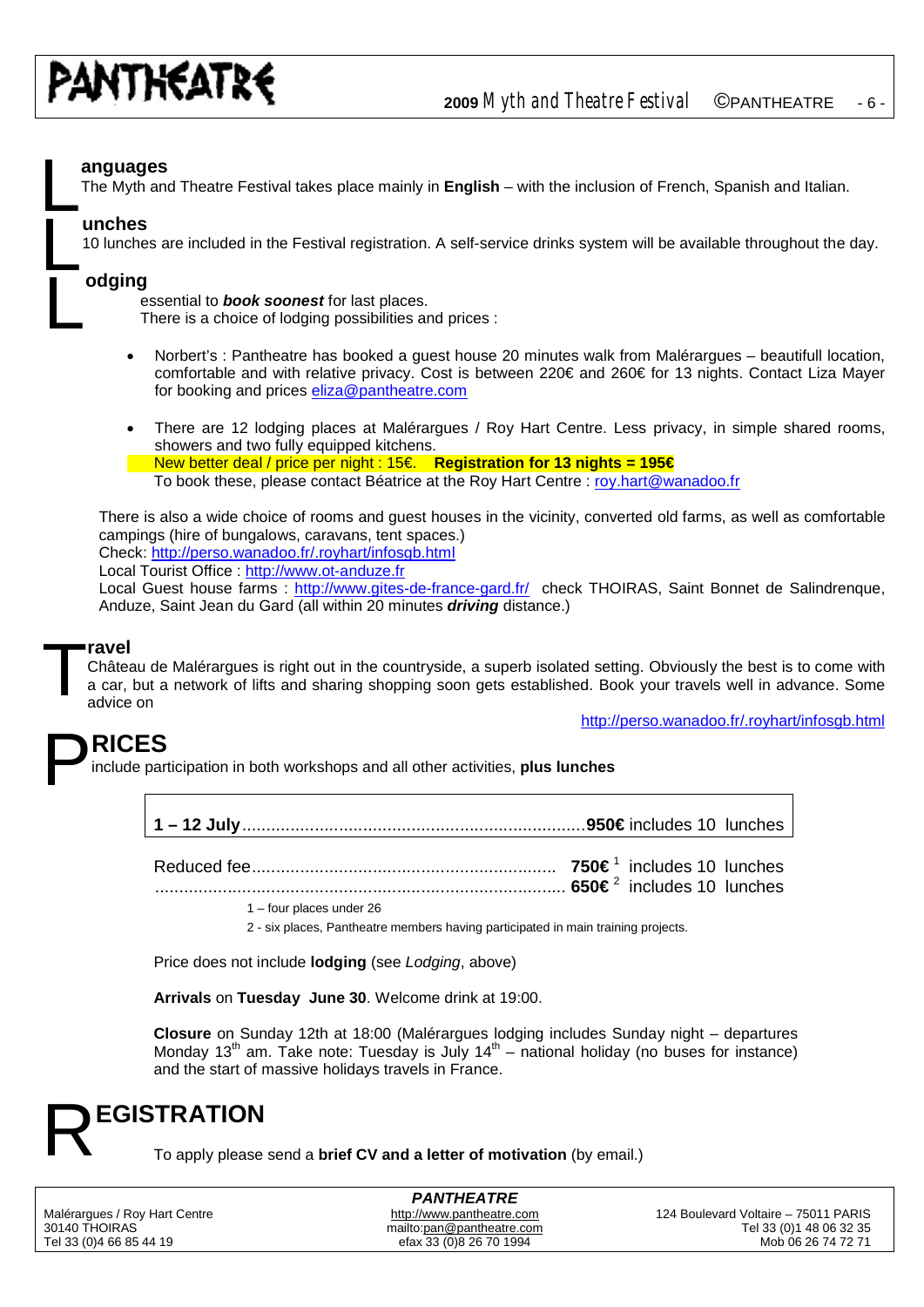

**Confirmation:** if your application is accepted your place will be reserved. It will then be confirmed on reception of a **deposit of 300€** made out to "Pantheatre". See **Payment Advice** on **:** <http://www.pantheatre.com/pdf/payments.pdf>

Applications for reduced fee will be responded to before April 25 2009 – and must be confirmed with 300€ deposit before May  $10^{th}$  2009.

Cancellations : deposits can be returned up until May 31st, **minus 100€** for administration costs. No returns after May 31<sup>st</sup>.

#### *PANTHEATRE*

efax 33 (0)8 26 70 1994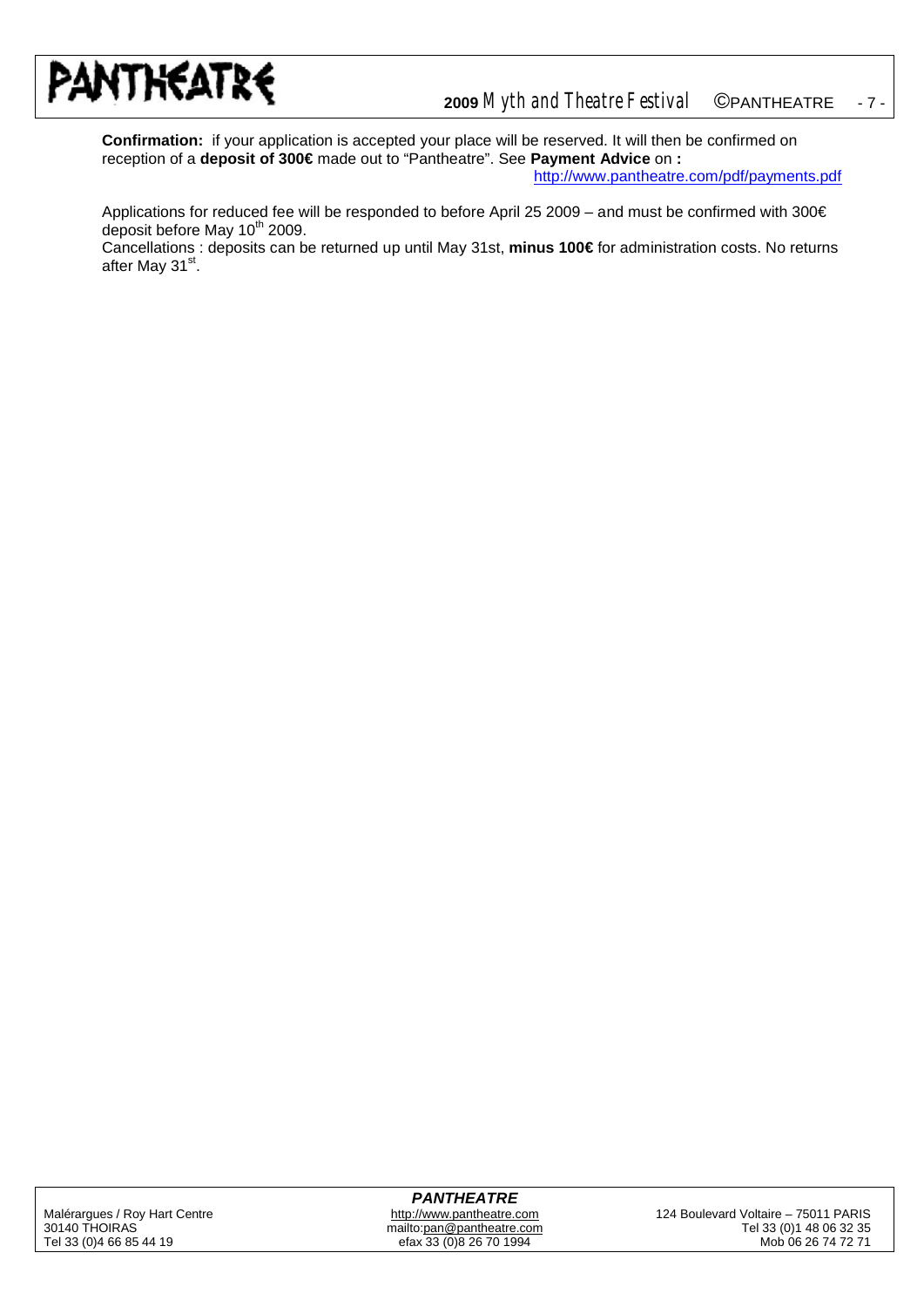#### *Philosophy 1* Emotion

#### **EDITORIAL**

By Enrique Pardo

Pantheatre's *Myth and Theatre Festival* opens a new series under the banner of "Philosophy". We dedicated the last four festivals to *Myths of the Voice* - from the founding myths of the *Roy Hart Theatre* to the voices of *Sirens*, *Sibyls* and, last year, of *Scheherazade*. Whether sweet and pure or broken and diabolical, these voices 'speak' the myths. Italian philosopher Giorgio Agamben put it this way: "listening to the voice in speech is what thinking is all about." We pursue our journey with these echoes in mind, not unlike Ulysses, but with a new agenda: after more than twenty years of wanderings it is "time to commit and transmit" the work and philosophy of Pantheatre.

We start with **EMOTION**, and two radically contrasting points of view. In 2001 the prestigious Collège de France invited Oxford Computational Neuroscience Professor Edmund T*.* Rolls to present the latest in scientific research on brain and emotion. Answering questions after the talk, he defied anyone to give an "operational" definition of emotions other than as a reactive mechanism to punishment and reward. When the complexities and meanings of emotions are possibly one's central artistic and philosophical concern, it is quite astounding to hear such a reductive, binary and provocative definition. Professor Rolls has since published "Explaining Emotion" (2005) – *il faut le faire !*

Here is a counterpoint to his neo-Darwinism (and 2009 marks the bicentenary of Darwin's birth): what we call emotions today, mythology describes in terms of angels. An angel - from the Greek *angelos* - is a messenger, an emotional epiphany. When an angel passes, strikes or smiles, questions raise, not only of impact and neurobiological affect, but of content and of origin: who sends the message? If you chose polytheistic mythologies and angelologies as references, an emotional event is a plural cluster involving a constellation of Goddesses and Gods; it is therefore polyphonic and polysemic – including contradictory messages and musical counterpoints. Max Beauvoir, Haitian *houngan*, speaks of 403 *loas* (vodou divinities) ! Artistically,

for me, there is no question: the more complex the aperception, the richer the intelligence of emotion.

Early in his life, psychologist C.J. Jung proposed a theory of complexes as a classification of human behaviour in terms of intensity zones. A complex is something like an emotionally charged knot: touch a complex and you get an emotional shock. This was the basis for his later theory of archetypes, which James Hillman took up as his main reference in "archetypal psychology" - James Hillman being the main inspiring figure of our Festival. Scientists and aspiring scientists (with all respect to Doctor Jung) protect their methodologies with concepts such as emotion, libido, energy, complex, archetype. As artists, I see our job as one of "figuring out" these abstractions, of drawing them into fictions, personalizing and contextualizing them – giving them, or even calling them names. Mythology is THE cultural game: let's play it! In this perspective, religions should be fun: they are a great, if not the greatest of imaginative inventions - amazing figurations and explanations, rituals and behaviour diktats, inacceptable only if taken litterally.

In the field of emotion and consciousness studies, Antonio Damasio stands out as probably the most mercurial and influential scientist today – especially for artistic circles. Here is a 'simple' quote worth pondering: "the body is the theatre of emotions". What if we changed the order to: "theatre is the body of emotions". This inherently baroque formulation thwarts subjective ideologies, those self-centred world-views that speak of "my" emotions within the boundaries of "my" body, as if we possessed emotions rather than emotions possessing us. For the performing arts the implications are critical. The definitions of emotion we work by determine our aesthetics; in my view they even determine the "feeling" of emotions - the values and intensities of the emotions that we feel.

And then there is… music – an elusive mistress to philosophical exactions. One classic definition says: "music is the language of emotions", and neuroscientists are now, especially in the last fifteen years, seriously studying, and 'upgrading' the importance of music. Professor Steven Mithen in his

| <b>PANTHEATRE</b>             |                           |                                      |  |
|-------------------------------|---------------------------|--------------------------------------|--|
| Malérarques / Roy Hart Centre | http://www.pantheatre.com | 124 Boulevard Voltaire - 75011 PARIS |  |
| 30140 THOIRAS                 | mailto:pan@pantheatre.com | Tel 33 (0) 1 48 06 32 35             |  |
| Tel 33 (0)4 66 85 44 19       | efax 33 (0)8 26 70 1994   | Mob 06 26 74 72 71                   |  |